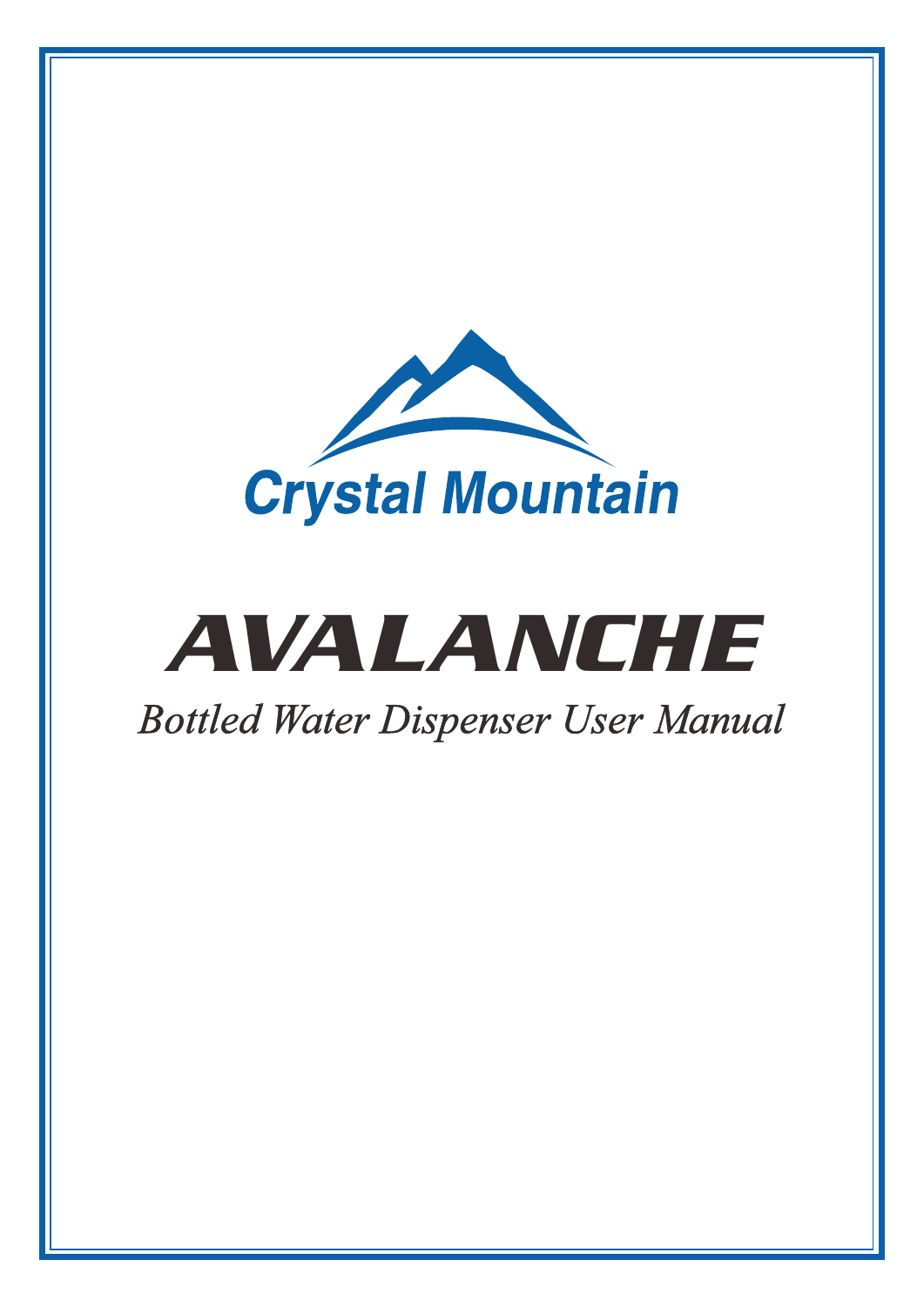

#### 1. LED Indicator

LED lights indicate when cold and/or hot water are at the optimum temperature

- 2. Touch Guard® Hot Water Faucet
- 3. Cold Water Faucet
- 4. Drip Tray
- Parts may not appear exactly as shown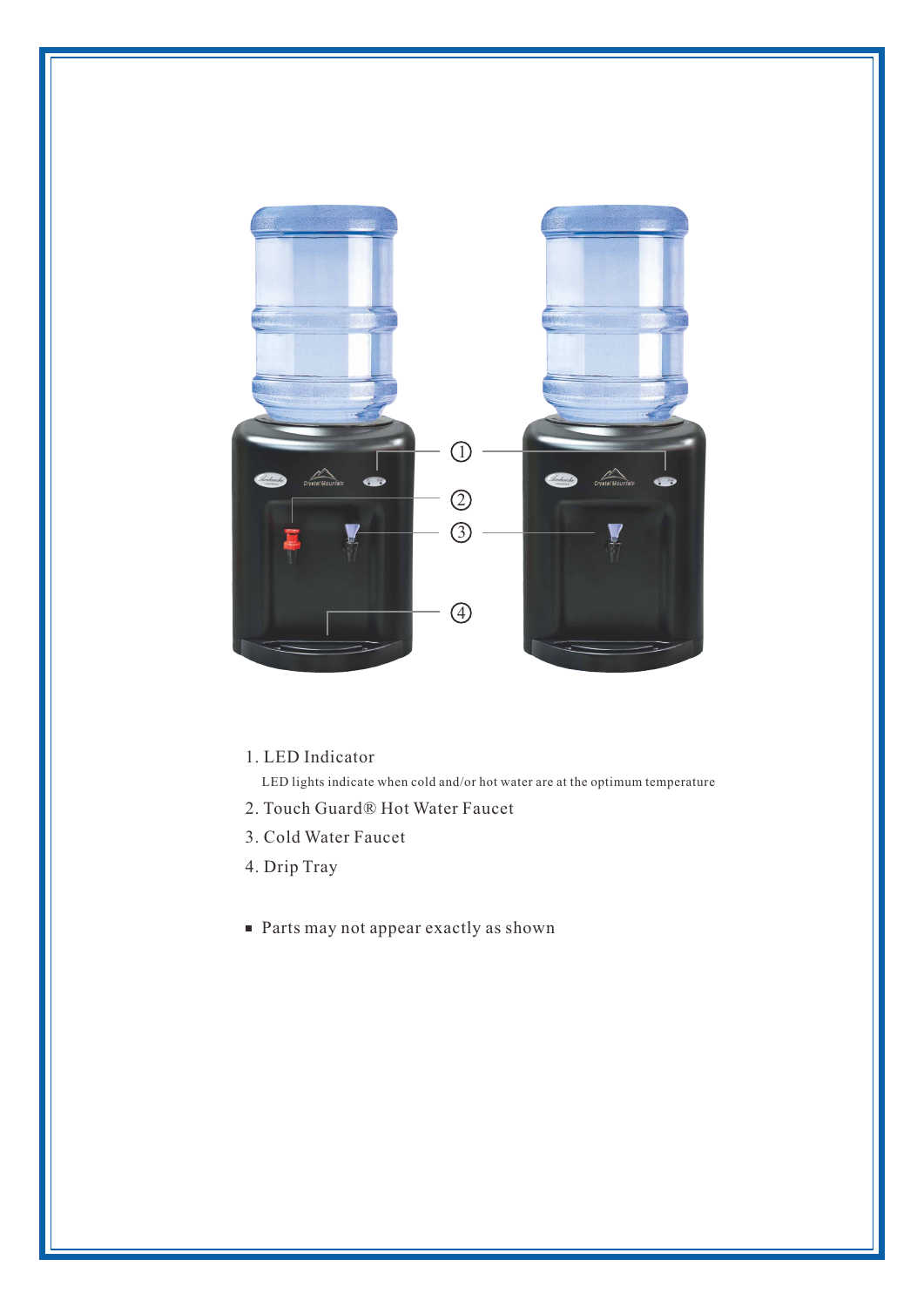# *THANK YOU FOR BUYING A CRYSTAL MOUNTAIN WATER COOLER!*

#### **RECEIVING**

Inspect the cooler box immediately and carefully for any evidence of shipping or handing damage before signing to receive goods. In case of shipping damage, claims should be filed immediately with the carrier. Please note that the carrier will not accept claims for any damage discovered after the signing for UNINSPECTED GOODS. Ensure cooler stands upright for 24 hours before plugging it in.



#### **OPERATION**

- 1. Place the water cooler on a flat level surface in a cool shaded location near a grounded wall outlet. Position water dispenser so that the back of the unit is a minimum of 2 inches / 5cm away from the wall to ensure proper ventilation (Figure 1).
- 2. Place the water bottle on top of the cooler appropriately (Figure 2). For open reservoir models, the bottle cap needs to be removed. Note: On H&C models, vent the hot tank by holding the red faucet open until water flows out (Figure 3). (Heater switch may now be turned on)
- 3. Ensure that the available power supply matches the cooler's voltage specifications indicated on the nameplate label (located at the rear of unit).

Plug power supply cord into receptacle (Figure 4).

Please ensure that cooler is set up so as access to the power outlet and plug is unobstructed.

Note: To provide additional protection from the risk of shock, this unit MUST be connected to a ground fault circuit interrupter (GFCI) outlet at all times. Use of an extension cord will void any warranties.









Figure 1

Figure 2 Figure 3 Figure 4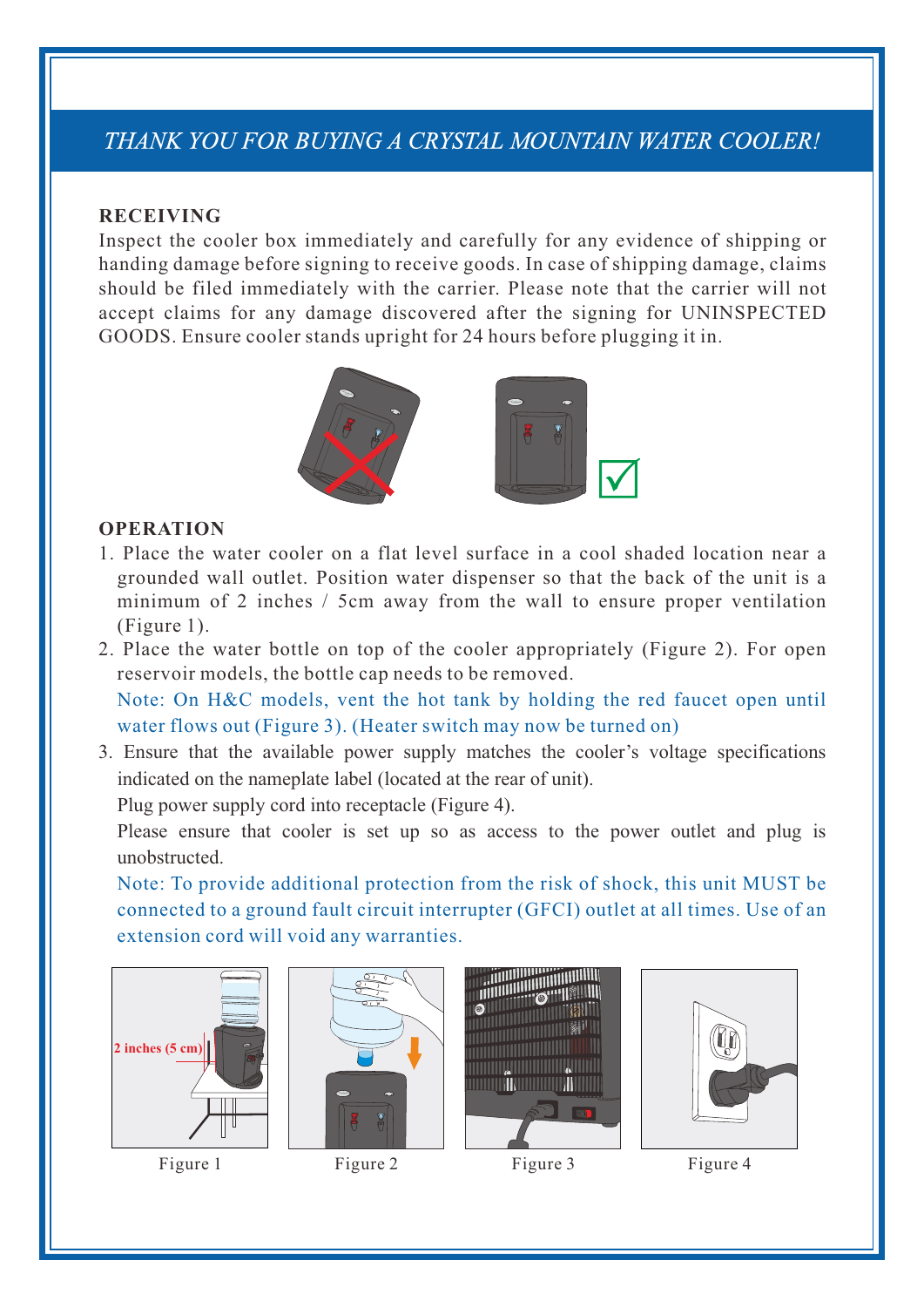4. Do not draw water from the cooler for about 30 minutes to let the water cool or heat. Optimum water temperatures will be reached after several hours of operation (Figure 5 and Figure 6).



- 5. Ensure the following when cooler is to be serviced.
	- 5.1. Turn off Hot Tank Switch (H&C models only) (Figure 7) and disconnect power supply cord (Figure 8).
	- 5.2. Remove the water bottle (Figure 9) and drawing water from the reservoir and hot tank, remembering to cool and drain hot tank. Allow 1 hour for hot water to cool down inside the hot tank before removing the drain plug located on the bottom of the cooler to drain into a bucket.







Figure 7 Figure 8 Figure 9

#### **CAUTION! ALWAYS DRAIN WATER COMPLETELY BEFORE SHIPPING OR STORING THE COOLER.**

#### **CLEANING**

#### **Do Not Immerse the Unit in Water for Cleaning**

Remove the lid and clean any dust or contaminants from the cooler by rinsing the cold water reservoir and faucets with clean water prior to use. Use only mild dishwashing liquid detergent for cleaning the exterior surfaces (Figure 10 and Figure 11). DO NOT USE bleach or abrasive cleaners.



Figure 10 Figure 11

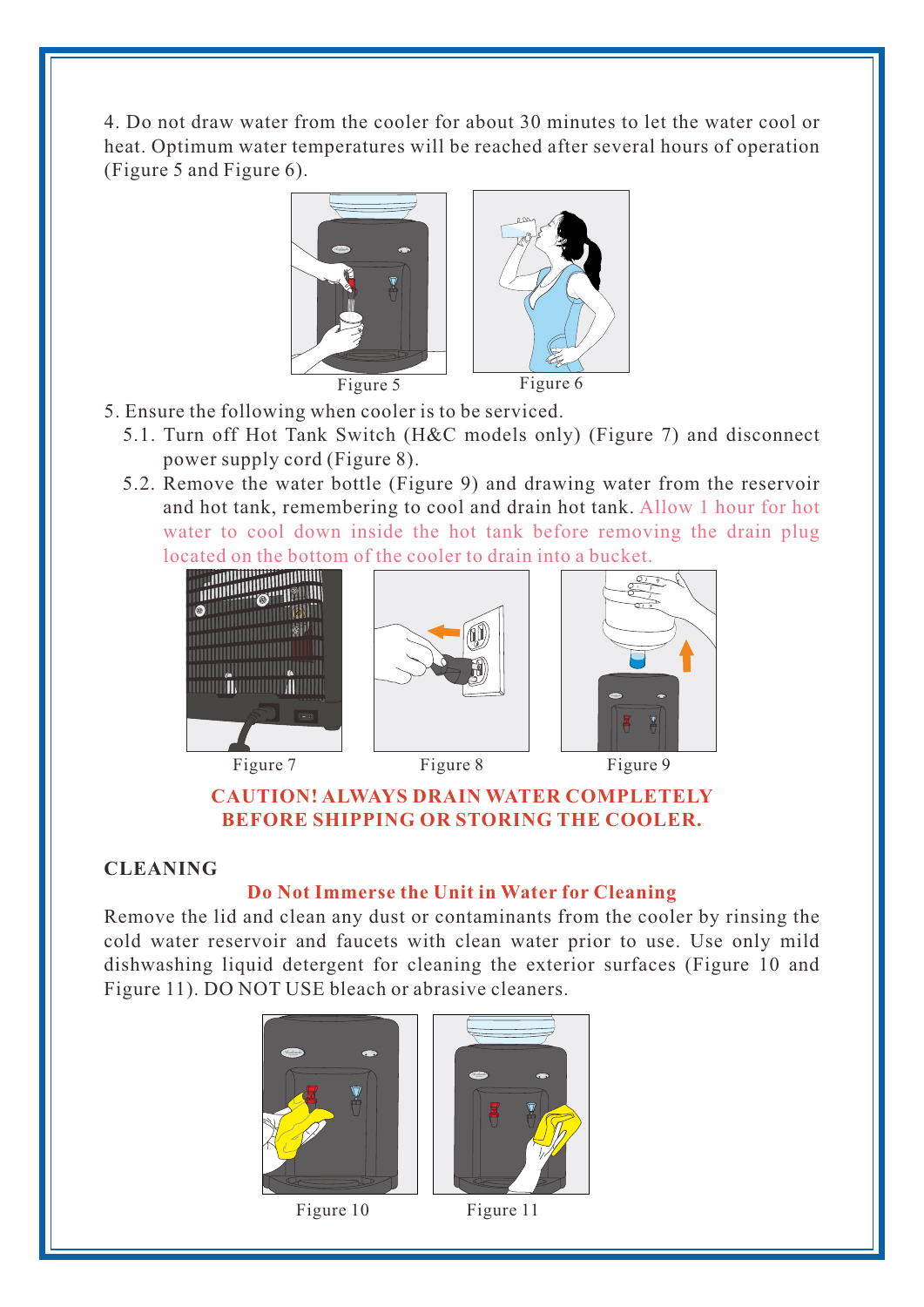

Note: The product you have purchased may look different than the model shown in Figure 12.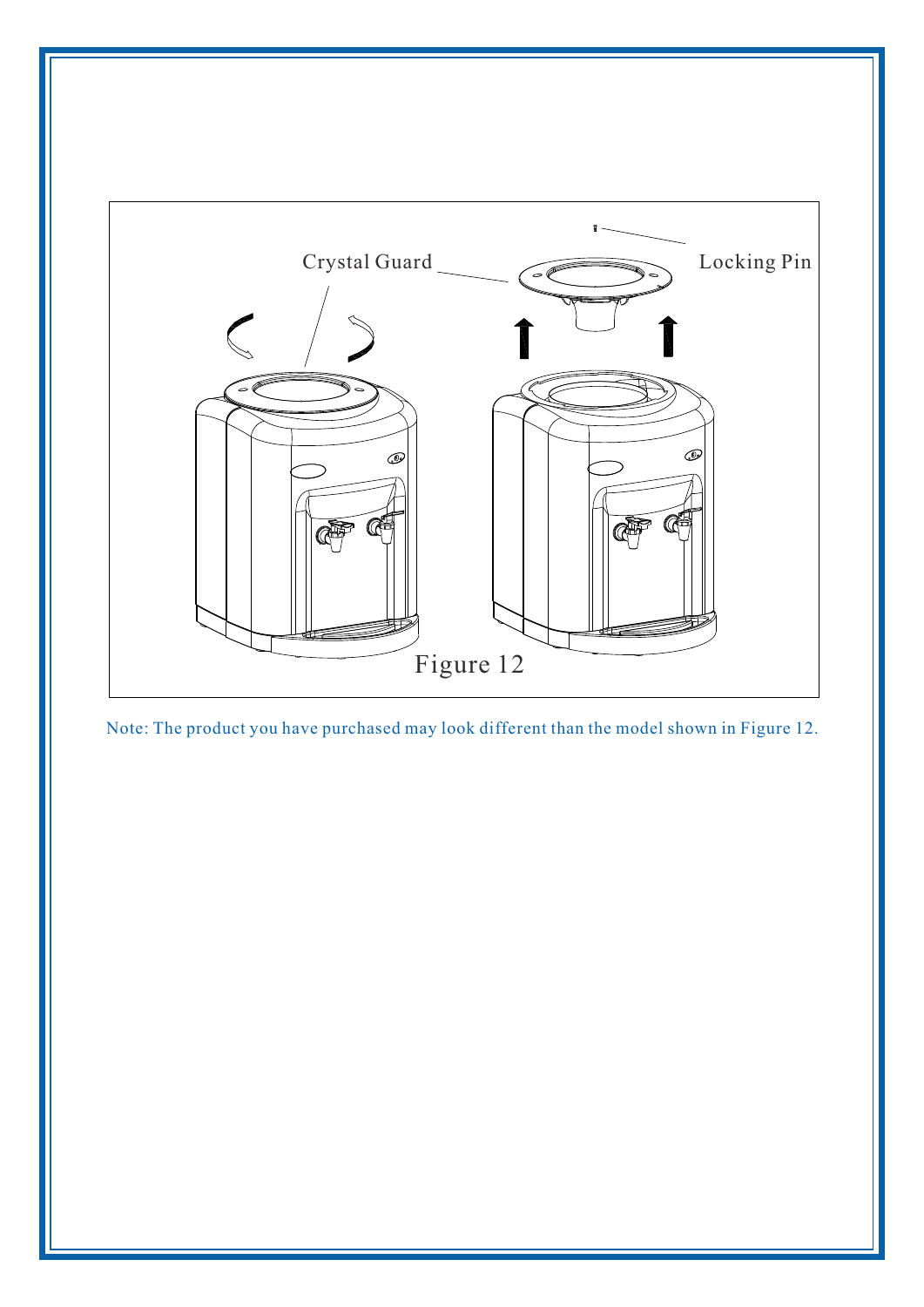## **CAUTION:**

In order to avoid a hazard due to inadvertent resetting of the thermal cut-out, this appliance must not be supplied through an external switching device such as a timer, connected to a circuit that is regularly switched on and off by the utility.

The appliance is not to be used by children or persons with reduced physical, sensory or mental capabilities, or lack of experience and knowledge, unless they have been given supervision or instructions. Children being supervised not to play with the appliance.

Capacity of maximum of 18.9 litres of water bottle or lower shall be used for the water dispenser, otherwise the dispenser will topple.

Drain hole at the bottom base of the dispenser to prevent water been consolidated at the base.



### **ON/OFF switch**

(Located at the back of the water dispenser). To heat up the water in the Hot Water Tank, switch to ON position.



**CAUTIO** lot Water flow<br>rom Water Valv

# **Water Outlet for Drainage**

(Caution of Hot Water)

# **Hot Water Faucet**

(Caution of Hot water flowing from water valve)